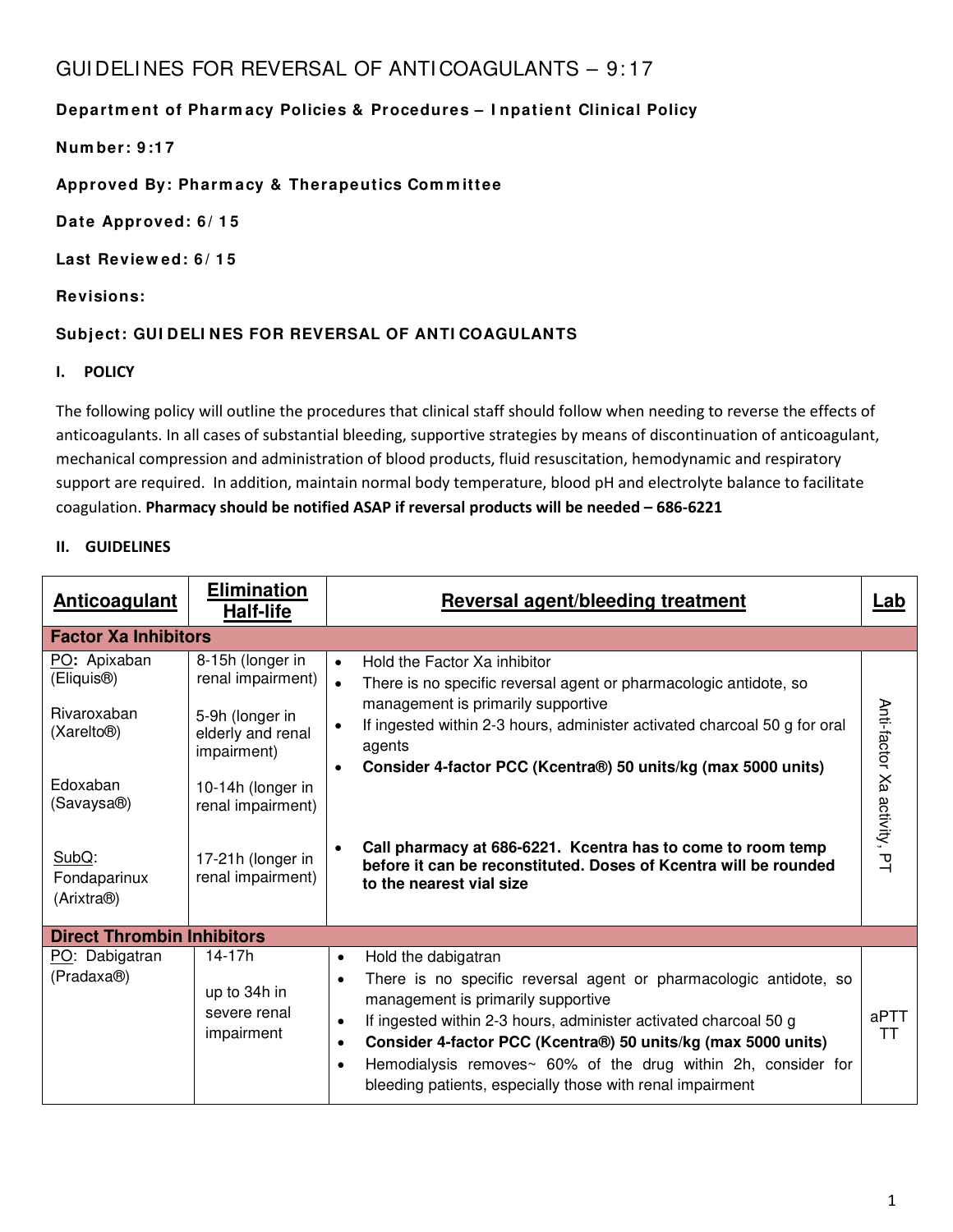In all cases of substantial bleeding, supportive strategies by means of discontinuation of anticoagulant, mechanical compression and administration of blood products, fluid resuscitation, hemodynamic and respiratory support are required. In addition, maintain normal body temperature, blood pH and electrolyte balance to facilitate coagulation. **Pharmacy should be notified ASAP if reversal products will be needed – 686-6221**

| IV: Argatroban<br><b>Bivalirudin</b>             | 40-50 minutes<br>25 minutes (up<br>to 1h in severe<br>renal<br>impairment) | Turn off the infusion<br>$\bullet$<br>There is no specific reversal agent or pharmacologic antidote<br>$\bullet$<br>supportive                                          | Due to the short half-life of these agents, management is primarily | aPTT                 |
|--------------------------------------------------|----------------------------------------------------------------------------|-------------------------------------------------------------------------------------------------------------------------------------------------------------------------|---------------------------------------------------------------------|----------------------|
| <b>Unfractionated Heparin (UFH)</b>              |                                                                            |                                                                                                                                                                         |                                                                     |                      |
| $\bullet$<br>$\bullet$<br>$\bullet$<br>$\bullet$ |                                                                            | $D/c$ heparin<br>Protamine: 1mg neutralizes $\sim$ 100 units of heparin<br>Calculate dose based on UFH administered within the last 2 hours<br>Maximum single dose 50mg |                                                                     | aPTT, Anti-factor Xa |
| Heparin                                          | 60-90 minutes<br>(dose dependent)                                          | Time since last dose of heparin                                                                                                                                         | Dose of protamine for each<br>100 units of heparin administered     |                      |
|                                                  |                                                                            | Immediate                                                                                                                                                               | 1mg (or 25mg fixed dose)                                            | activity             |
|                                                  |                                                                            | 30 minutes to 2 hours                                                                                                                                                   | 0.5mg (or 10mg fixed dose)                                          |                      |
|                                                  |                                                                            | 2 hours                                                                                                                                                                 | 0.25mg (or 10mg fixed dose)                                         |                      |

| <b>Low-Molecular Weight Heparin</b>                                                                |                                              |                                                                                                                                                                                                                                                                                                                   |                                                                                                                                                                                                                                                                                                           |                                                                                                                                                                                                                                                                          |                         |
|----------------------------------------------------------------------------------------------------|----------------------------------------------|-------------------------------------------------------------------------------------------------------------------------------------------------------------------------------------------------------------------------------------------------------------------------------------------------------------------|-----------------------------------------------------------------------------------------------------------------------------------------------------------------------------------------------------------------------------------------------------------------------------------------------------------|--------------------------------------------------------------------------------------------------------------------------------------------------------------------------------------------------------------------------------------------------------------------------|-------------------------|
| Enoxaparin<br>(Lovenox <sup>®</sup> )<br>Dalteparin<br>(Fragmin <sup>®)</sup>                      | 3-5 hours (longer<br>in renal<br>impairment) |                                                                                                                                                                                                                                                                                                                   | D/C LMWH<br>$\bullet$<br>$\bullet$<br>LMWH's anti-factor Xa activity<br>$\bullet$<br>Maximum single dose 50mg<br>$\bullet$<br><b>Time since last</b><br>dose of LMWH<br>$< 8$ hours                                                                                                                       | Partial reversal of effects with <b>protamine</b> : neutralizes $\sim 60\%$ of<br>Calculate dose based on LMWH administered within the last 8-12h<br>Dose of protamine for each 1mg of enoxaparin<br>or 100 units of dalteparin administered<br>1mg (or 50mg fixed dose) | Anti-factor Xa activity |
|                                                                                                    |                                              |                                                                                                                                                                                                                                                                                                                   | 8-12 hours<br>12 hours                                                                                                                                                                                                                                                                                    | 0.5mg (or 25mg fixed dose)<br>Not likely to be useful (or 25mg fixed dose)                                                                                                                                                                                               |                         |
| <b>Vitamin K</b><br><b>Antagonist</b>                                                              | <b>INR</b>                                   | <b>Clinical</b><br><b>Scenario</b>                                                                                                                                                                                                                                                                                | <b>Management</b>                                                                                                                                                                                                                                                                                         |                                                                                                                                                                                                                                                                          |                         |
|                                                                                                    | < 4.5                                        | Hold warfarin until INR in therapeutic range<br>No or minor<br>$\bullet$<br>bleeding<br>Hold warfarin<br>Rapid<br>$\bullet$<br>Consider vitamin K 2.5mg oral<br>reversal<br>$\bullet$<br>required<br>$\bullet$                                                                                                    |                                                                                                                                                                                                                                                                                                           | If reversal is required in $<$ 2h, consider FFP 10-15mL/Kg (2 units)                                                                                                                                                                                                     |                         |
|                                                                                                    | $4.5 - 10$                                   | No or minor<br>bleeding<br>Rapid<br>reversal<br>required                                                                                                                                                                                                                                                          | Hold warfarin until INR in therapeutic range<br>$\bullet$<br>Consider vitamin K 2.5mg oral<br>$\bullet$<br>Hold warfarin<br>$\bullet$<br>Consider vitamin K 2.5mg-10mg PO or IV infusion* over 20 minutes<br>$\bullet$<br>If reversal is required in < 2h, consider FFP 10-15mL/Kg (2 units)<br>$\bullet$ |                                                                                                                                                                                                                                                                          |                         |
| <b>Warfarin</b><br>(Coumadin <sup>®)</sup><br>$T1/2 \sim 36 - 48$<br>hours, 3-7<br>days for INR to | $>10$                                        | Hold warfarin<br>$\bullet$<br>No or minor<br>Give vitamin K 2.5mg -10mg PO or IV infusion* over 20 minutes,<br>$\bullet$<br>bleeding<br>repeat q24h as needed<br>Hold warfarin<br>Rapid<br>$\bullet$<br>reversal<br>Give vitamin K 5-10mg IV infusion* over 20 minutes and repeat q6-24h<br>required<br>as needed |                                                                                                                                                                                                                                                                                                           |                                                                                                                                                                                                                                                                          |                         |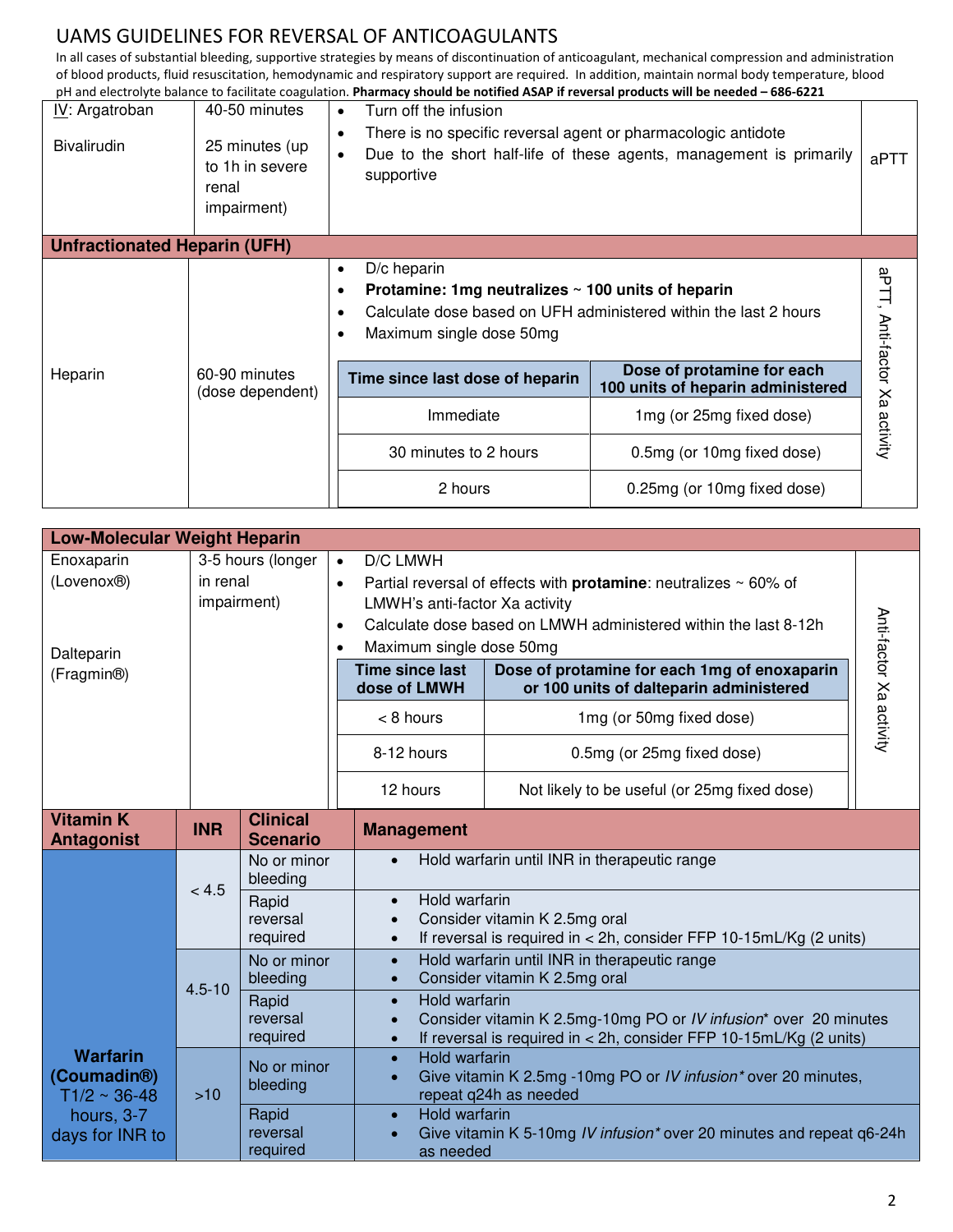In all cases of substantial bleeding, supportive strategies by means of discontinuation of anticoagulant, mechanical compression and administration of blood products, fluid resuscitation, hemodynamic and respiratory support are required. In addition, maintain normal body temperature, blood pH and electrolyte balance to facilitate coagulation. **Pharmacy should be notified ASAP if reversal products will be needed – 686-6221**

|           |            |                                |                                                                   | pri and cicculoryic balance to facilitate coaguiation. Finanniacy should be hothled ASAFTIFFEVERSaFDI oudets will be heeded to too-ozzi |  |
|-----------|------------|--------------------------------|-------------------------------------------------------------------|-----------------------------------------------------------------------------------------------------------------------------------------|--|
| normalize |            |                                |                                                                   | If reversal is required in $<$ 2h, consider FFP – may require $>$ 2 units                                                               |  |
|           | Any        | Serious or life<br>threatening | <b>Hold warfarin</b><br>Give 4 units FFP/plasma OR<br>bleeding)** | Give vitamin K 10mg IV infusion* over 20 minutes<br>4-factor PCC (Kcentra®) ** (preferred for life-threatening                          |  |
|           | <b>INR</b> | bleeding                       | <b>Pre-treatment INR</b>                                          | <b>Dose of PCC</b>                                                                                                                      |  |
|           |            |                                | $2.0 - 3.9$                                                       | 25 units/kg (max 2500 units)                                                                                                            |  |
|           |            |                                | $4-6$                                                             | 35 units/kg (max 3500 units)                                                                                                            |  |
|           |            |                                | > 6                                                               | 50 units/kg (max 5000 units)                                                                                                            |  |

\**IV infusion administration has faster onset of action. IVPB vitamin K (phytonadione) comes in 50ml of NS and infuses over 20 minutes. The default button is 10mg, but you should type in the dose you want.*

| <b>Antiplatelet Agents</b>                                                                             |                       |                                                                                                                                                                                                                                                                                                                                                                                                                                                                                |  |  |
|--------------------------------------------------------------------------------------------------------|-----------------------|--------------------------------------------------------------------------------------------------------------------------------------------------------------------------------------------------------------------------------------------------------------------------------------------------------------------------------------------------------------------------------------------------------------------------------------------------------------------------------|--|--|
| Aspirin<br>Clopidogrel<br>(Plavix), prasugrel<br>(Effient), ticagrelor<br>(Brilinta),<br>dipyridamole, | $2 - 4.5 h$<br>7-10 h | appropriate, discontinue antiplatelet agent 5-10 days prior to<br>lf.<br>procedure (risk vs. benefit of stopping has to be weighed)<br>Consider platelet transfusion prior to high risk bleeding procedures<br>Platelet transfusion for urgent bleeding<br>ASA, clopidogrel and prasugrel irreversibly inhibit platelet function for<br>the lifetime of the platelets<br>Ticagrelor and NSAIDS are reversible inhibitors, platelet function<br>normalizes after drug clearance |  |  |
| <b>NSAIDS</b>                                                                                          | variable              | DDAVP may be considered as a last resort for refractory bleeding<br>$\bullet$<br>DDAVP 0.3mcg/kg in 50ml NS IVPB over 15-30<br>$\circ$<br>minutes                                                                                                                                                                                                                                                                                                                              |  |  |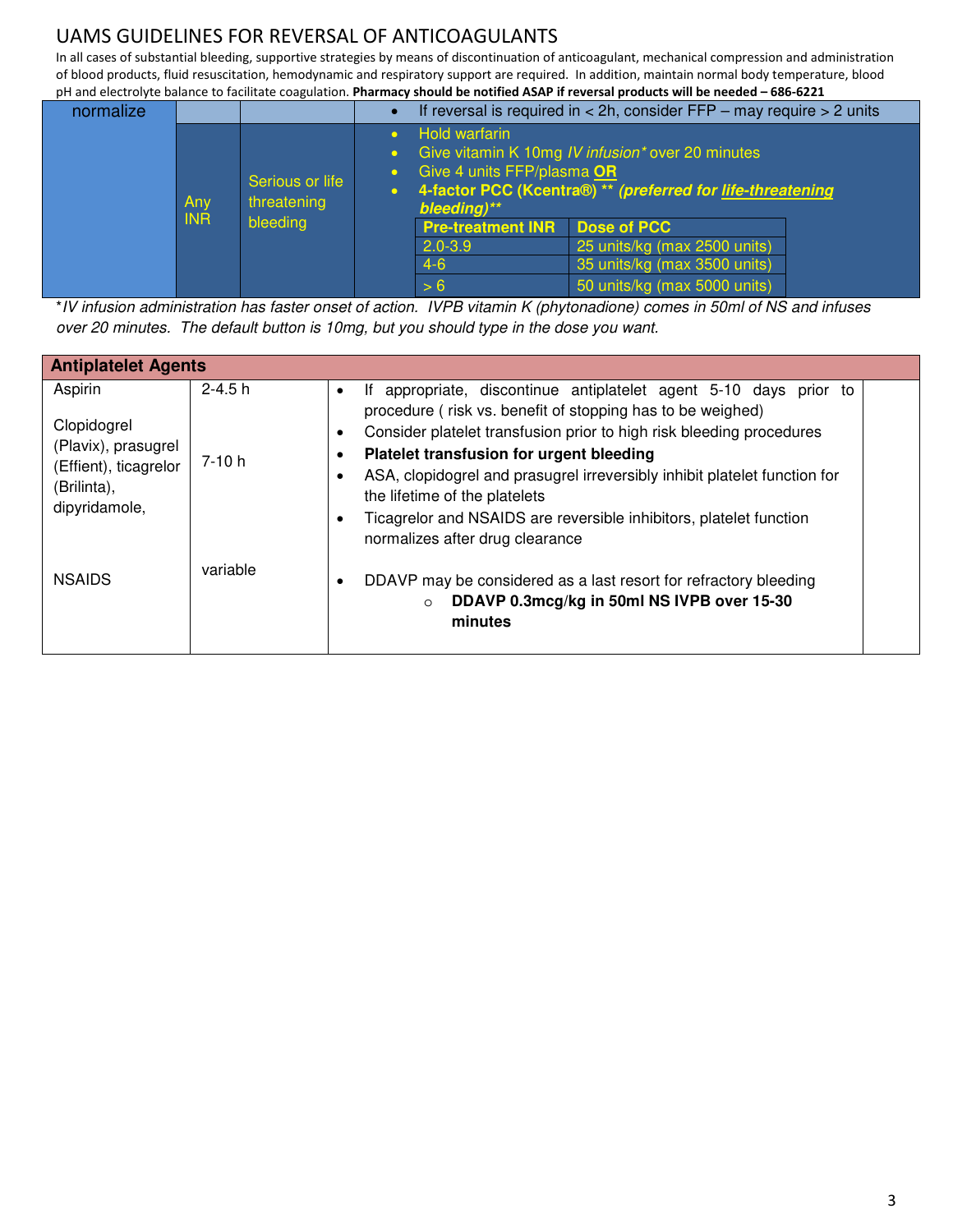In all cases of substantial bleeding, supportive strategies by means of discontinuation of anticoagulant, mechanical compression and administration of blood products, fluid resuscitation, hemodynamic and respiratory support are required. In addition, maintain normal body temperature, blood pH and electrolyte balance to facilitate coagulation. **Pharmacy should be notified ASAP if reversal products will be needed – 686-6221**

### Oral Agent Review and Coagulation Evaluation

[Dabigatran](http://www.uptodate.com/contents/dabigatran-drug-information?source=see_link) –A normal aPTT in a patient receiving dabigatran is sufficient evidence to eliminate a **significant** dabigatran effect. A normal TT (thrombin time) in a patient receiving dabigatran is sufficient evidence to **exclude** dabigatran as a potential cause of bleeding. The TT is extremely sensitive to the effects of dabigatran and can be prolonged even by trivial amounts of the drug.

[Rivaroxaban](http://www.uptodate.com/contents/rivaroxaban-drug-information?source=see_link)**,** [apixaban](http://www.uptodate.com/contents/apixaban-drug-information?source=see_link)**,** [edoxaban](http://www.uptodate.com/contents/edoxaban-drug-information?source=see_link) – **Specific assays for anti-factor Xa activity of these drugs are not currently available at UAMS**. The absence of anti-factor Xa activity, regardless of how an assay has been calibrated, indicates that no clinically relevant anti-factor Xa drug effect is present. Increased anti-factor Xa activity may reflect the presence of continued anti-factor Xa anticoagulant effect; however, unless the assay used has been calibrated for the specific anticoagulant the patient is taking, the amount of anticoagulant effect present cannot be reliably determined.

#### **General Measures for Management of Sustained Bleeding:**

- 1. Identify the source and cause of bleed.
- 2. Management of hemorrhage includes maintenance of hemodynamic and respiratory stability.

| Drug                                                                                       | PT/INR                                                                                                     | aPTT/TT                                                                                  | Anti-factor Xa activity                                      |
|--------------------------------------------------------------------------------------------|------------------------------------------------------------------------------------------------------------|------------------------------------------------------------------------------------------|--------------------------------------------------------------|
| Factor Xa Inhibitors<br>Rivaroxaban<br>$\bullet$<br>Apixaban<br>٠<br>Edoxaban<br>$\bullet$ | $\uparrow$ indicates presence but<br>not degree of<br>anticoagulation                                      | No significant effect                                                                    | ↑ indicates presence but<br>not degree of<br>anticoagulation |
|                                                                                            | $\downarrow \leftrightarrow$ implies no bleeding                                                           |                                                                                          | $\downarrow \leftrightarrow$ implies no bleeding             |
|                                                                                            | due to factor Xa inhibitors                                                                                |                                                                                          | due to factor Xa inhibitors                                  |
| Direct thrombin inhibitors<br>Dabigatran<br>٠                                              | $\leftrightarrow$ at therapeutic levels<br>(May be moderately<br>elevated at supra-<br>therapeutic levels) | ↑ indicates presence but<br>not degree of<br>anticoagulation                             | No significant effect                                        |
|                                                                                            |                                                                                                            | $\downarrow \leftrightarrow$ implies no bleeding<br>due to direct thrombin<br>inhibitors |                                                              |
| Vitamin K antagonist<br>warfarin<br>٠                                                      | $\uparrow$ in relation to dose                                                                             | No significant effect                                                                    | No significant effect                                        |

When necessary provide mechanical ventilation, fluid resuscitation, hemodynamic support and therapeutic procedures to stabilize the patient and promote coagulation.

- 3. Maintain normal body temperature, blood pH and electrolyte balance to facilitate coagulation.
	- a. Maintaining adequate serum ionized calcium concentrations is vital since calcium is essential for vitamin K dependent coagulation factor bridging, fibrinogen stabilization and platelet function. Hypocalcemia is not uncommon with the transfusion of rapid administration of large amounts of blood products with major hemorrhages. Saline fluid resuscitation, hypovolemic shock and ischemia contribute to the development of acidosis and the extent of acidosis correlates with mortality. In the severely injured patient hypothermia, acidosis and hypotension are associated with coagulopathy.
- 4. If applicable, apply packing or dressing, use local hemostatic measures or surgical intervention to control bleeding.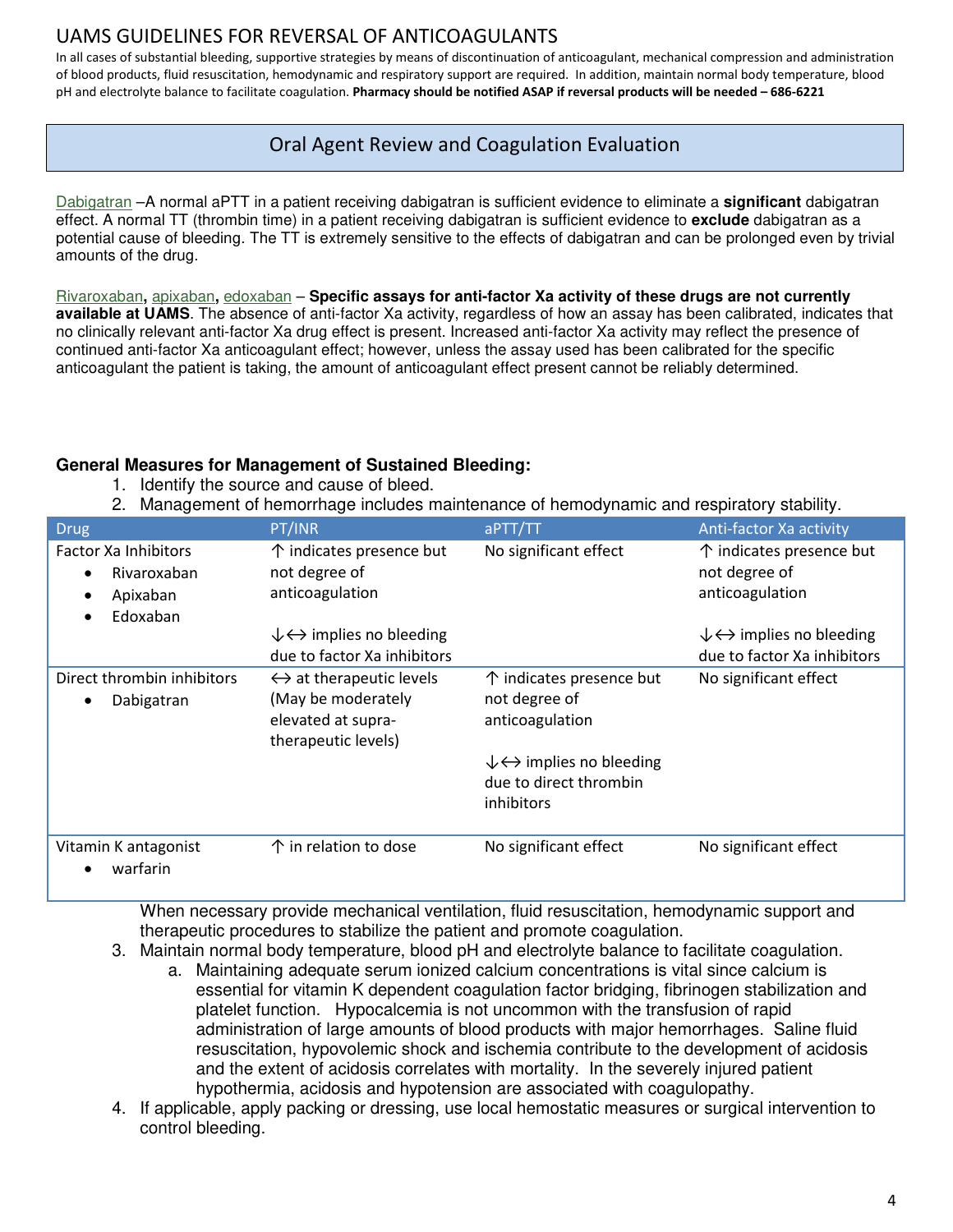In all cases of substantial bleeding, supportive strategies by means of discontinuation of anticoagulant, mechanical compression and administration of blood products, fluid resuscitation, hemodynamic and respiratory support are required. In addition, maintain normal body temperature, blood pH and electrolyte balance to facilitate coagulation. **Pharmacy should be notified ASAP if reversal products will be needed – 686-6221**

- 5. Consider the risk versus benefit of continuation of anticoagulation therapy. Discontinue anticoagulant and/or concomitant antiplatelet therapy in patients with life threatening or massive trauma hemorrhage. If possible discontinue interacting medications that potentiate or prolong the pharmacodynamics of an anticoagulant (e.g., ciprofloxacin and warfarin).
- 6. If an overdose of oral anticoagulant is suspected, administer activated charcoal in patients with low risk for aspiration if the patient does not have a gastric bleed.
- 7. After control of major bleeding and stabilization of the patient, reassess for risk of thromboembolism and initiate a short acting agent if anticoagulation is required.
- 8. If reversal products are going to be utilized, pharmacy should be notified as soon as possible to expedite the process. 686-6221

### **Anticoagulant Bleeding Recommendations and Therapeutic Options:**

### **A. Factor Xa Inhibitors: Apixaban, Rivaroxaban, Edoxaban, Fondaparinux**

There is no specific reversal agent or pharmacologic antidote, thus management of hemorrhagic complications is primarily supportive. Rivaroxaban and apixaban are highly protein bound and are not dialyzable. Management of Factor Xa inhibitor-related bleeding events is summarized below:

*Consider any of the following based on bleeding severity:* 

- Symptomatic treatment
- Mechanical compression
- Surgical intervention
- Fluid replacement and hemodynamic support
- Blood product transfusion RBCs for severe or symptomatic anemia, platelets if thrombocytopenia
- Antifibrinolytic agents can be considered (aminocaproic acid, tranexamic acid)
	- Oral activated charcoal for apixaban, rivaroxaban and edoxaban (if previous dose ingested within 2 hours) • Dose: Liquid charcoal with sorbitol 50 g PO x 1 dose

If hemostasis is not achieved with the strategies outlined above, proceed to the steps below:

### For severe, life-threatening bleeding

No agent currently available in the US has been shown to successfully reverse the anticoagulant effects of Factor Xa inhibitor-related bleeding events. However, the strategy below may be considered based on the currently available evidence. Therefore, the pharmacologic interventions below may be considered, but are not required in the management of Factor Xa inhibitor-related bleeding.

- **1. Administer Kcentra® (4-factor PCC)** 
	- **a. 50 units/kg IV x 1 (max dose 5000 units)**
	- **b. STOCKED IN PHARMACY call with STAT order 686-6221**
- **2. For persistent refractory bleeding, consider pursuing formal Hematology consult.**
- **3. To investigate potential causes of the bleeding event, obtain the following: serum creatinine, PT, aPTT, anti-Xa activity, CBC (platelets).**
- 4. **If PT prolonged, administer vitamin K 10mg IVPB x one dose (as there may be vitamin K deficiency present).**

### **B. Direct Thrombin Inhibitors (DTIs):**

### **IV: Argatroban, Bivalirudin**

There is no specific reversal agent or pharmacologic antidote. Due to the short half-life of these agents (Argatroban 40- 50 min; Bivalirudin 25 min), management of hemorrhagic complications is primarily supportive and interruption of treatment will be sufficient to reverse the anticoagulant effect.

*Consider any of the following based on bleeding severity:* 

- Symptomatic treatment
- Mechanical compression
- Surgical intervention
- Fluid replacement and hemodynamic support
- Blood product transfusion RBCs for severe or symptomatic anemia, platelets if thrombocytopenia

If hemostasis is not achieved with the strategies outlined above, consider the administration of 2-4 units of fresh frozen plasma (FFP).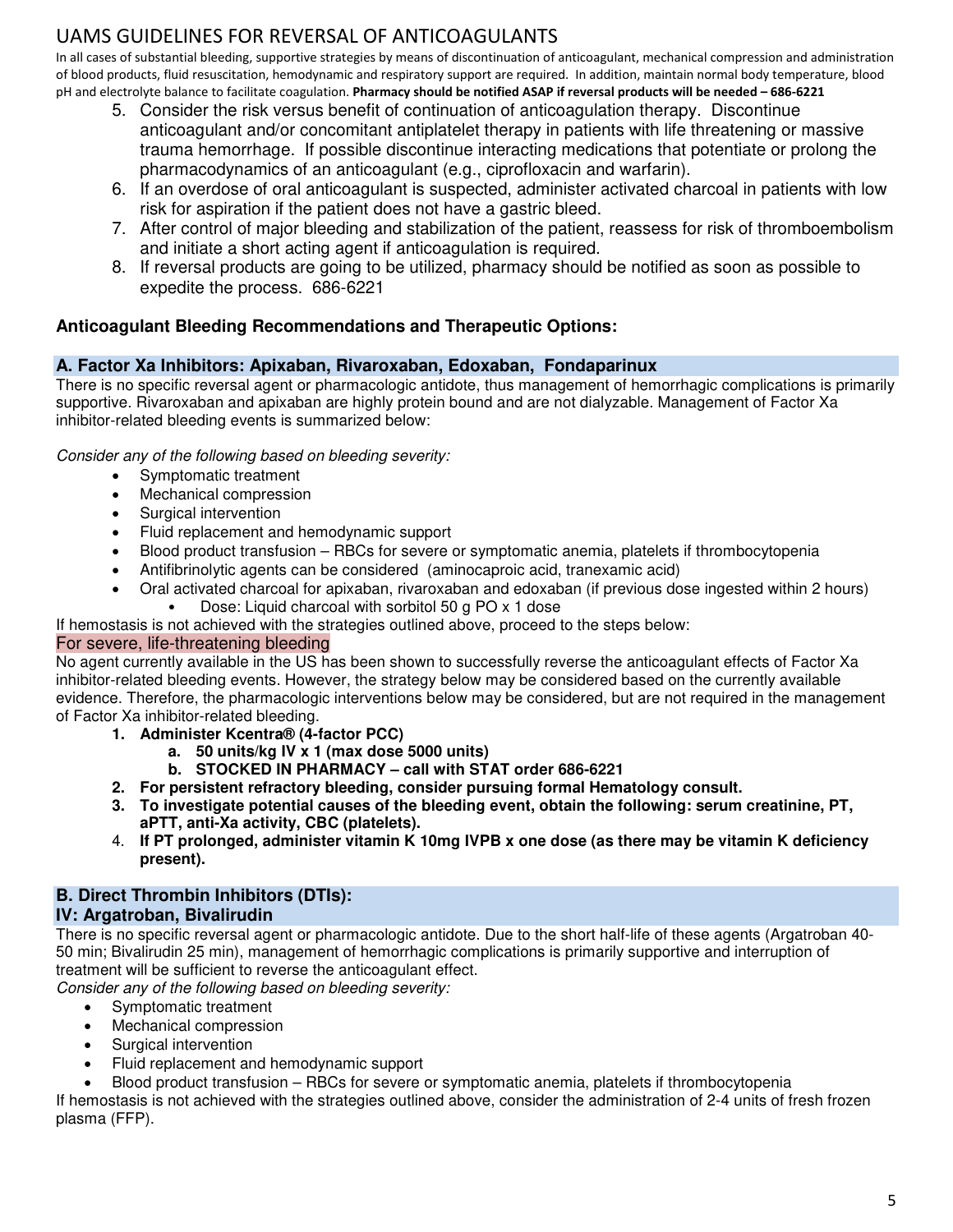In all cases of substantial bleeding, supportive strategies by means of discontinuation of anticoagulant, mechanical compression and administration of blood products, fluid resuscitation, hemodynamic and respiratory support are required. In addition, maintain normal body temperature, blood pH and electrolyte balance to facilitate coagulation. **Pharmacy should be notified ASAP if reversal products will be needed – 686-6221**

#### For severe, life-threatening bleeding

No agent has been shown to successfully reverse the anticoagulant effects of intravenous DTIs or treat DTI-related bleeding events. However, the interventions below may be considered.

- **1. Administer Kcentra® (4-factor PCC)** 
	- **a. 50 units/kg IV (max dose 5000 units) x 1**
	- **b. STOCKED IN PHARMACY call with STAT order 686-6221**
- **2. For persistent refractory bleeding, consider pursuing formal Hematology consult**
- **3. To investigate potential causes of the bleeding event, obtain the following: serum creatinine, PT, aPTT, TT, CBC (platelets).**

#### **PO: Dabigatran**

There is no specific reversal agent or pharmacologic antidote, thus management of hemorrhagic complications is primarily supportive. Hemodialysis is effective at removing approximately 60% of dabigatran in a 2 hr session. *Consider any of the following based on bleeding severity:* 

- Symptomatic treatment
- Mechanical compression
- Surgical intervention
- Fluid replacement and hemodynamic support
- Blood product transfusion RBCs for severe or symptomatic anemia, platelets if thrombocytopenia
- Antifibrinolytic agents can be considered (aminocaproic acid, tranexamic acid)
- Oral activated charcoal (if previous dose ingested within 2 hours)
	- Dose: Liquid charcoal with sorbitol 50 g PO x 1 dose

If hemostasis is not achieved with the strategies outlined above, consider the administration of 2-4 units of fresh frozen plasma (FFP).

#### For severe, life-threatening bleeding

In the setting of acute renal failure, initiation of hemodialysis may be considered for the purpose of facilitating drug elimination. No agent has been shown to successfully reverse the anticoagulant effects of dabigatran or treat dabigatranrelated bleeding events. However, the interventions below may be considered.

- **1. Administer Kcentra® (4-factor PCC)** 
	- **a. 50 units/kg IV x 1 (max dose 5000 units)**
	- **b. STOCKED IN PHARMACY call with STAT order 686-6221**
- **2. For persistent refractory bleeding, consider pursuing formal Hematology consult**
- **3. To investigate potential causes of the bleeding event, obtain the following: serum creatinine, PT, aPTT, TT, CBC (platelets).**

#### **C. Correction of Supratherapeutic Anticoagulation with Warfarin**

Management of warfarin reversal and bleeding events is summarized below:

- 1. Management of life-threatening bleeds in patients on warfarin
	- 1. Vitamin K 10mg IVPB + Kcentra® (4-factor PCC) is first line unless otherwise contraindicated
	- 2. Each dose of Kcentra® (4-factor PCC) will be rounded to the nearest vial size

| <b>Pre-treatment INR</b> | Dose of PCC                  |
|--------------------------|------------------------------|
| $2.0 - 3.9$              | 25 units/kg (max 2500 units) |
| 4-6                      | 35 units/kg (max 3500 units) |
| > 6                      | 50 units/kg (max 5000 units) |

- 3. The responsibility of the clinical provider (MD, PA, NPP)
	- i. Ensure patient is on warfarin/anticoagulant
	- ii. Ensure INR is obtained
	- iii. Administration of Kcentra® should not be delayed for INR results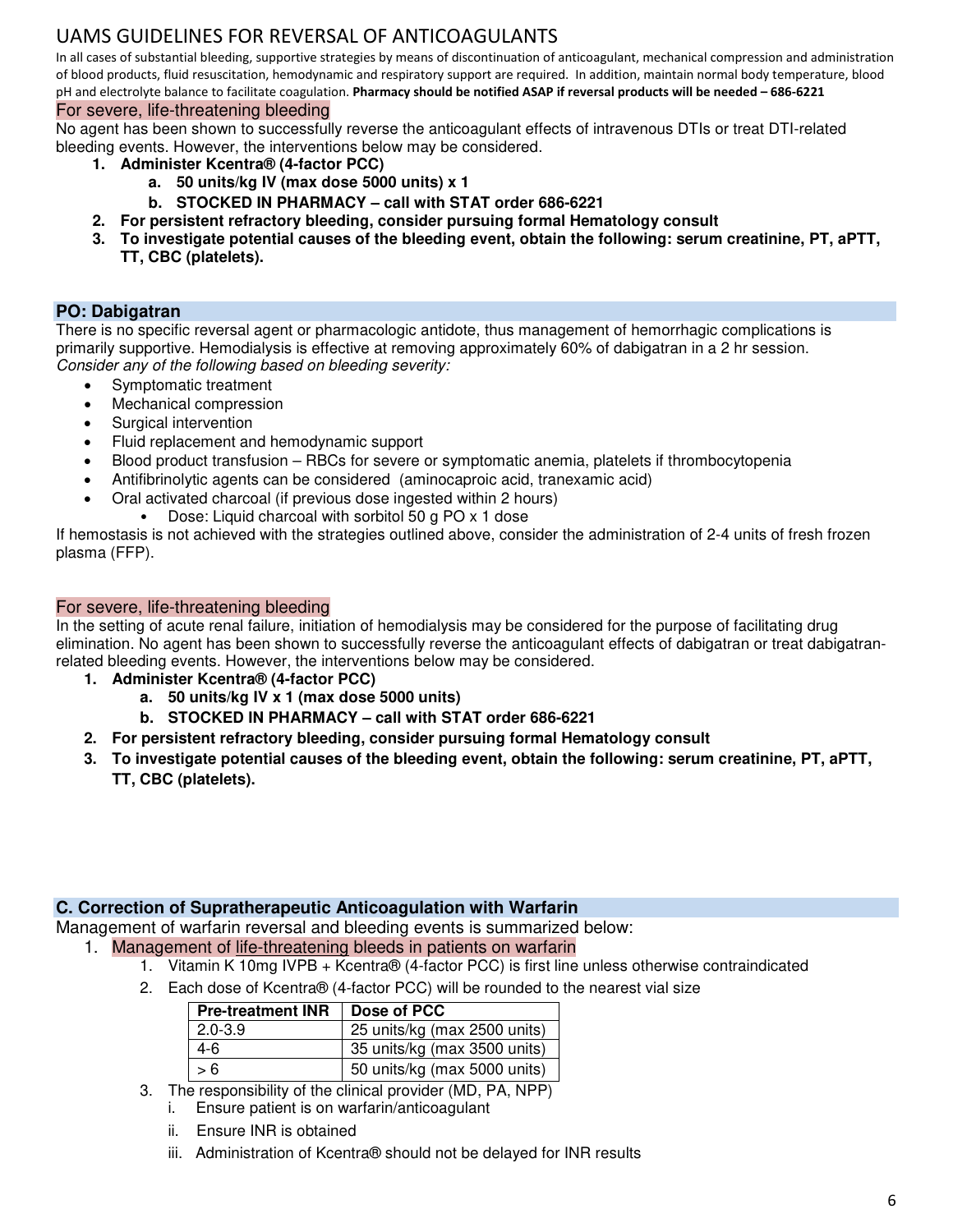In all cases of substantial bleeding, supportive strategies by means of discontinuation of anticoagulant, mechanical compression and administration of blood products, fluid resuscitation, hemodynamic and respiratory support are required. In addition, maintain normal body temperature, blood pH and electrolyte balance to facilitate coagulation. **Pharmacy should be notified ASAP if reversal products will be needed – 686-6221**

- iv. Call the pharmacy at 686-6221 to facilitate order verification and delivery
- v. Kcentra is kept refrigerated and must come to room temp before reconstitution.
- vi. Kcentra cannot be sent through the tube system.
- 4. Recheck INR 10-30 minutes after 4-factor PCC administration. Due to short half-life of PCC, check INR q6hrs for 24 hours
- 5. Redosing of Kcentra® is not recommended
- 2. Additional Information about Warfarin Reversal
	- 1. Oral vitamin K is preferred for patients without severe bleeding.
	- 2. IVPB vitamin K should be ordered only if patient has life threatening bleeding, or needs an emergent procedure, where a shorter onset of anticoagulation reversal may be required.
	- 3. Subcutaneous or intramuscular doses are not recommended as routine care.
	- 4. Full effect of vitamin K on warfarin reversal occurs approximately 24 hours after administration. Partial effects may be seen in 6-12 hours.
	- 5. Doses of vitamin K greater than 10 mg are excessive and do not reverse anticoagulation more quickly.

#### **D. Unfractionated Heparin (UFH)**

- 1. Protamine sulfate is used to reverse the anticoagulant effect of heparin.
	- a. Increased risk of hypersensitivity reaction, including anaphylaxis, in patients with a fish allergy or prior exposure to protamine.
	- b. Pre-medicate with corticosteroids and antihistamines if at risk for protamine allergy.
		- i. Hydrocortisone 50-100 mg IV x 1 over 15 minutes
		- ii. Diphenhydramine 50 mg IV/PO x1
- 2. Dose calculation
	- a. 1 mg of protamine neutralizes approximately 100 units of UFH
	- b. Use only the last 2 hours prior to reversal when considering the total amount of heparin administered to patient, due to the short half-life of UFH.
		- i. If the patient is on a continuous infusion, calculate the total amount administered over the past two hours prior to reversal.
		- ii. If the patient is receiving SQ heparin, calculate the total amount administered with the last subQ injection.
	- c. Maximum single protamine dose is 50 mg
- 3. Administration
	- a. IV heparin reversal
		- i. Administer protamine IV with maximum infusion rate of 5 mg/min to prevent hypotension and bradycardia.
	- b. SC heparin reversal
		- i. Administer bolus dose of protamine 25 mg and infuse remaining dose via intravenous infusion over 8 hours.
- 3. Monitor aPTT starting 5-15 minutes after protamine infusion.
	- a. Onset of reversal effect is seen 5 minutes after administration
	- b. Duration of reversal activity is approximately 2 hours.
	- c. Multiple protamine doses may be required if bleeding or elevation of aPTT level persists.

#### **E. Low-Molecular Weight Heparin (LMWH)**

- 1. Protamine sulfate may be used as a partial reversal agent (neutralizes approximately 60% of LMWH's anti-factor Xa activity).
- 2. Increased risk of hypersensitivity reaction, including anaphylaxis, in patients with a fish allergy or prior exposure to protamine.
	- a. Premedicate with corticosteroids and antihistamines if at risk for protamine allergy.
- 3. Dose Calculation
	- a. If last dose of LMWH was given in previous 8 hours, give 1 mg protamine for every 1 mg (or 100 units) of LMWH. Maximum total dose of protamine is 50 mg.
	- b. If the last dose of LMWH was given in the previous 8-12 hours, give 0.5 mg protamine for every 1 mg (or 100 units) of LMWH. Max single dose of protamine is 50 mg.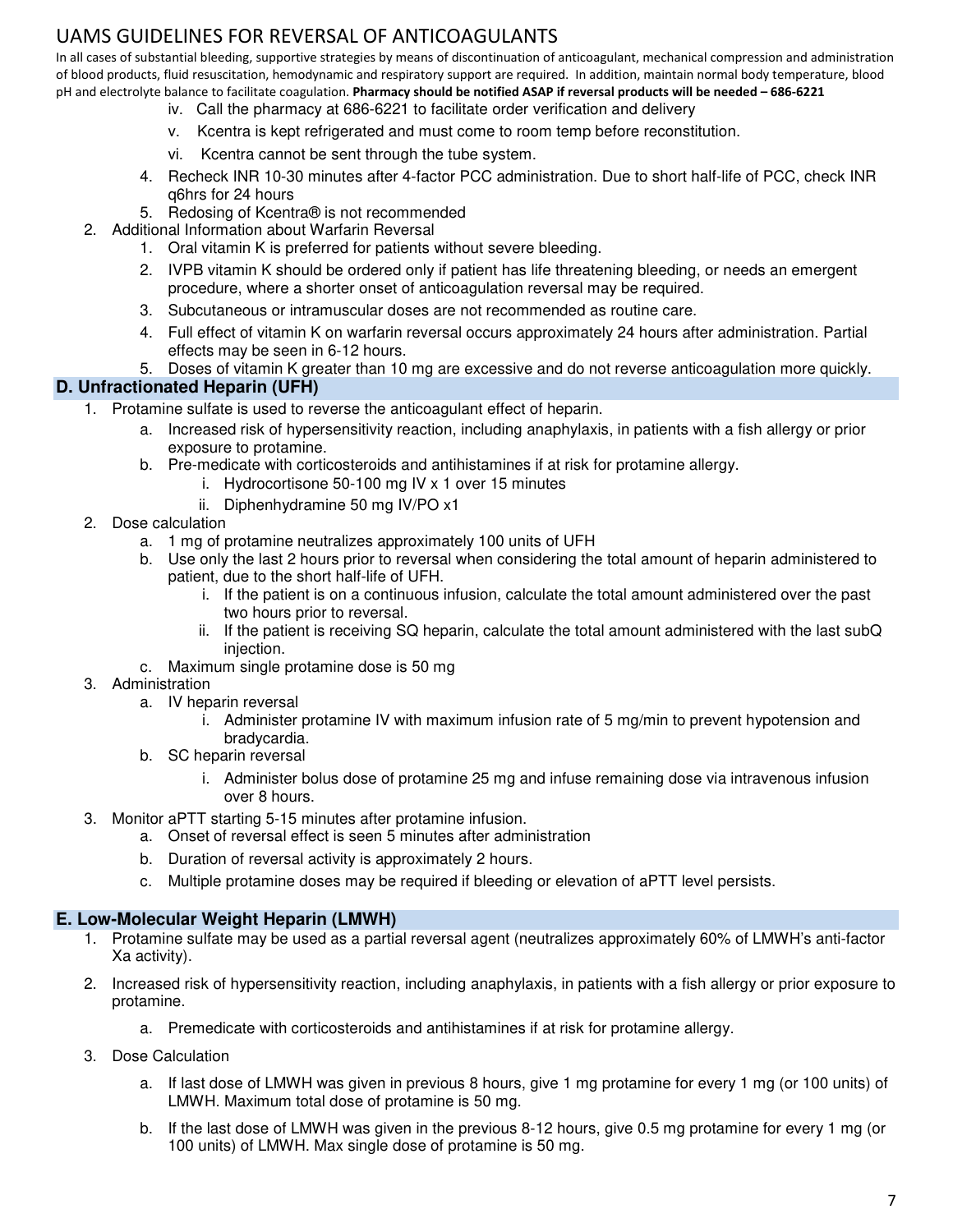In all cases of substantial bleeding, supportive strategies by means of discontinuation of anticoagulant, mechanical compression and administration of blood products, fluid resuscitation, hemodynamic and respiratory support are required. In addition, maintain normal body temperature, blood pH and electrolyte balance to facilitate coagulation. **Pharmacy should be notified ASAP if reversal products will be needed – 686-6221**

- c. If the last dose of LMWH was given more than 12 hours earlier, protamine is not recommended and an alternative agent may be needed to obtain hemostasis. If the patient requires other pharmacologic therapy to manage hemorrhagic complications, a Hematology/Coagulation consult is recommended.
- 4. Administration
	- a. Maximum protamine sulfate IV infusion rate is 5 mg/min to prevent hypotension and bradycardia.
	- b. Repeat dose 0.5 mg protamine for every 1 mg (or 100 units) of LMWH if bleeding continues or elevated anti-factor Xa activity level after 2-4 hours.

**F. Antiplatelet agents that IRREVERSIBLY inhibit platelet function: aspirin, clopidrogel, prasugrel Antiplatelet agents that REVERSIBLY inhibit platelet function: dipyridamole, NSAIDs, ticagrelor**  Duration of platelet inhibition by antiplatelet agents that irreversibly inhibit platelet function is not dependent on the agents' half-life, but may persist for 5-7 days.

- **1.** Management of antiplatelet induced bleeding:
	- a. There are no specific reversal agents for antiplatelet agents.
	- b. Treatment of bleeding involves general hemostatic measures.
	- c. Discontinuation of antiplatelet agents due to a bleeding event must be weighed against the patient's risk of arterial thrombosis. The risk of thrombosis is particularly high within 1 month of receiving a bare metal coronary stent and within 3 months of receiving a drug eluting coronary stent. Premature cessation of dual anti-platelet therapy in these situations can lead to stent thrombosis which can potentially be fatal.
	- d. Antiplatelet agents should be reinstated as soon as hemostasis is obtained
	- e. **Platelet infusion may be considered as additional measure for severe critical bleeds, or prevention of bleeds before emergency surgery, but it may confer a risk of arterial thrombosis**.
	- **f.** DDAVP is another option that may be considered as a last resort for refractory bleeding
		- **a. DDAVP 0.3mcg/kg in 50ml NS IVPB over 15-30 minutes**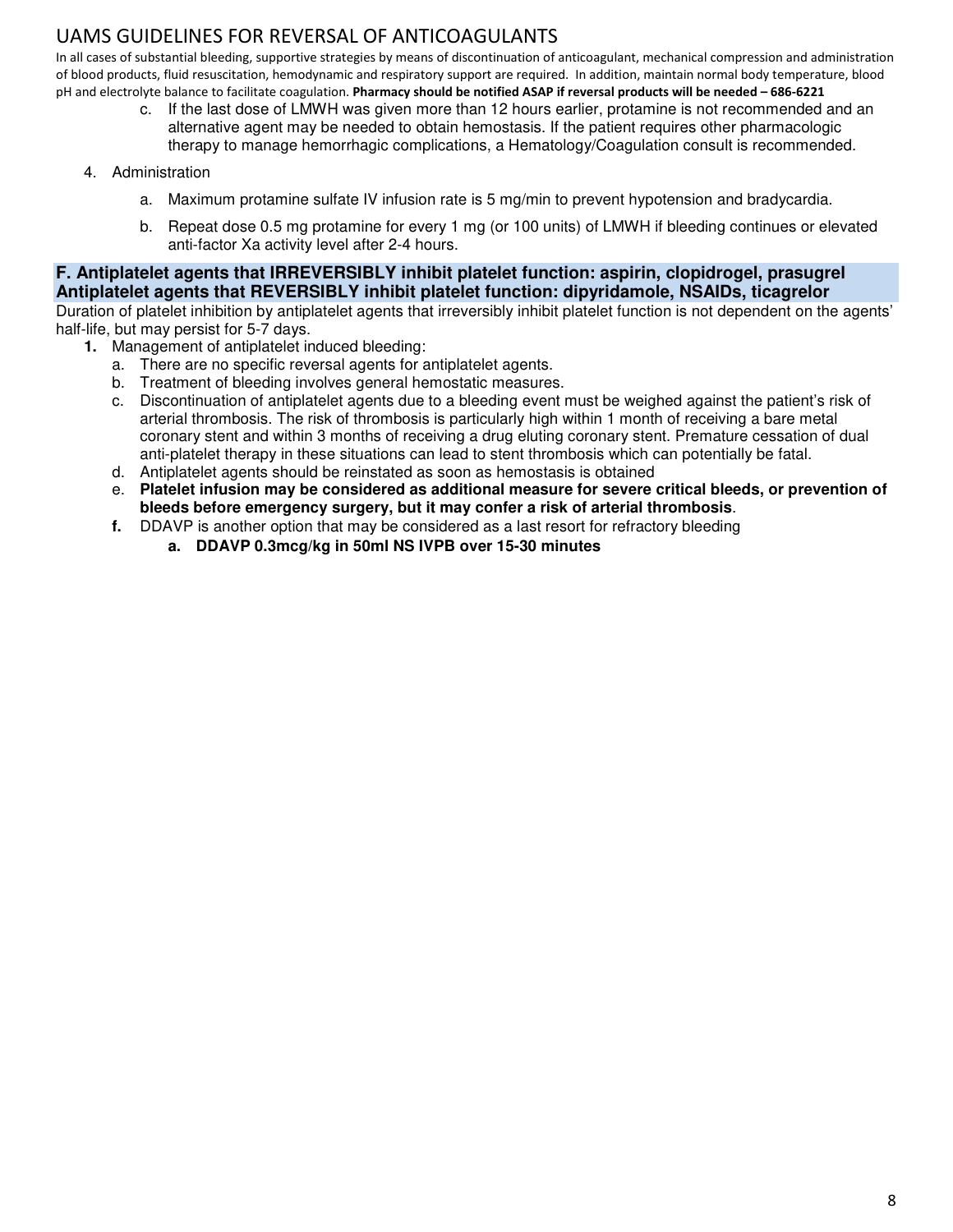In all cases of substantial bleeding, supportive strategies by means of discontinuation of anticoagulant, mechanical compression and administration of blood products, fluid resuscitation, hemodynamic and respiratory support are required. In addition, maintain normal body temperature, blood pH and electrolyte balance to facilitate coagulation. **Pharmacy should be notified ASAP if reversal products will be needed – 686-6221**

## **Appendix A:**

|                                                                                           |                                                                                                                                                                                                  | <b>Reversal Agents Mentioned In This Protocol</b>                                                                                                                                                                                                                                                                                                                                                                                                                                                                                                                                                                                                                                |
|-------------------------------------------------------------------------------------------|--------------------------------------------------------------------------------------------------------------------------------------------------------------------------------------------------|----------------------------------------------------------------------------------------------------------------------------------------------------------------------------------------------------------------------------------------------------------------------------------------------------------------------------------------------------------------------------------------------------------------------------------------------------------------------------------------------------------------------------------------------------------------------------------------------------------------------------------------------------------------------------------|
| <b>Agent</b>                                                                              | <b>Dose</b>                                                                                                                                                                                      | <b>Comments</b>                                                                                                                                                                                                                                                                                                                                                                                                                                                                                                                                                                                                                                                                  |
| <b>Vitamin K</b>                                                                          | 1-10 mg IVPB/PO,<br>not SQ or IM                                                                                                                                                                 | Infusion reactions rare; administer over 20-30 min<br>$\bullet$<br>Takes 4-12h (IV) to 12-24h (PO) to reverse warfarin<br>The IV form can be administered orally for doses $<$ 2.5mg<br>٠<br>Large doses can cause warfarin resistance on resumption<br>$\bullet$<br>$(10-15 \text{ mg})$<br>SubQ or IM administration not recommended<br>Adding FFP to vitamin K gives minimal additional effect on<br>the INR measured $> 12$ hours later                                                                                                                                                                                                                                      |
| <b>Protamine</b><br>sulfate                                                               | 10-50 mg IV                                                                                                                                                                                      | Full reversal of unfractionated heparin<br>$\bullet$<br>60%-80% reversal of LMWH<br>$\bullet$<br>No reversal of fondaparinux<br>$\bullet$<br>Onset $\sim$ 5 minutes<br>$\bullet$<br>Hypotension, flash pulmonary edema and allergic reactions<br>can occur with rapid administration                                                                                                                                                                                                                                                                                                                                                                                             |
| <b>Platelets</b>                                                                          | 1 apheresis unit                                                                                                                                                                                 | Used in pts receiving antiplatelet therapy<br>$\bullet$<br>Raise platelet count by 30 x 10 <sup>9</sup> /L<br>$\bullet$<br>Goal platelet count 50 - 100 x $10^9$ /L (indication dependent)                                                                                                                                                                                                                                                                                                                                                                                                                                                                                       |
| <b>Frozen</b><br>plasma (FFP)                                                             | 10-30 mL/kg<br>$(1 \text{ unit} = \sim 250 \text{ml})$                                                                                                                                           | Does not reverse anticoagulants, but replaces all<br>$\bullet$<br>coagulation factors - cannot fully correct<br>Hemostasis usually requires factor levels~30%,<br>$\circ$<br>Factor IX may only reach 20%<br>Onset $\sim$ 1-4 hours<br>May need repeat dose after 6 hours, short t1/2<br>Large volume<br>$\bullet$<br>Blood bank keeps a supply thawed for massive traumas<br>and has a plasma thawer that can thaw frozen plasma in 12<br>minutes<br>Adverse events include volume overload, transfusion-<br>related acute lung injury (TRALI), acute hemolytic<br>transfusion reaction and urticaria                                                                           |
| <b>Prothrombin</b><br>complex<br>concentrates<br>(Kcentra <sup>®</sup> - 4<br>factor PCC) | 25-50 units/kg IV<br>Use actual body<br>weight (up to<br>100kg)<br>Kept refrigerated<br>in pharmacy. Call<br>pharmacy when<br>placing order to<br>facilitate more<br>rapid delivery.<br>686-6221 | Pooled human plasma, contains factors II, VII, IX, and X<br>$\bullet$<br>and antithrombotic proteins C and S and small amounts of<br>heparin<br>Dosing based on factor IX component, pretreatment INR<br>Doses will be rounded to the nearest vial size<br>$\bullet$<br>Rate 3units/kg/min, max of 200mg/min (e.g., 2500 units<br>$\bullet$<br>over 13 minutes)<br>Rapid, complete INR correction in warfarin patients<br>$\bullet$<br>Small volume infusion over 10-30 minutes<br>$\bullet$<br>Onset~ 5-15 minutes<br>$\bullet$<br>Risk of thrombosis $\sim 1.4\%$<br>$\bullet$<br>Contraindicated with HIT, DIC ( $h$ /o HIT > 3mo ago, can still<br>$\bullet$<br>use Kcentra) |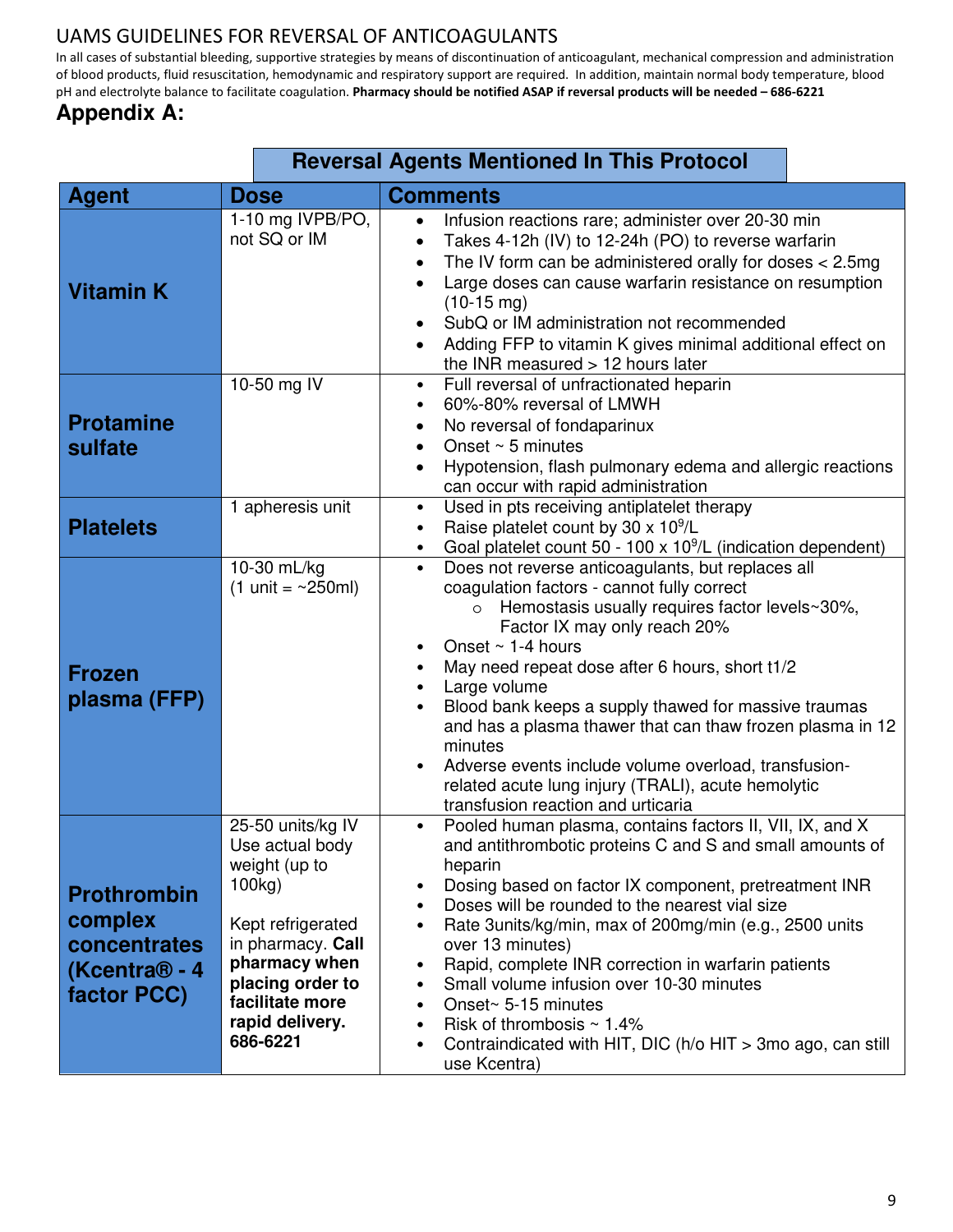In all cases of substantial bleeding, supportive strategies by means of discontinuation of anticoagulant, mechanical compression and administration of blood products, fluid resuscitation, hemodynamic and respiratory support are required. In addition, maintain normal body temperature, blood pH and electrolyte balance to facilitate coagulation. **Pharmacy should be notified ASAP if reversal products will be needed – 686-6221**

| <b>Aminocaproic</b><br>acid | 4-5 g IV/po over 1<br>hr, then $1$ g/hr $\times$ 8<br>hrs (max dose 30<br>$q/24$ hrs) | May increase risk of thrombosis<br>$\bullet$<br>May accumulate in patients with renal impairment, reduce<br>loading dose or infusion rate<br>Caution or avoid use in hematuria due to upper urinary tract<br>$\bullet$<br>origin          |
|-----------------------------|---------------------------------------------------------------------------------------|-------------------------------------------------------------------------------------------------------------------------------------------------------------------------------------------------------------------------------------------|
| Tranexamic<br>acid          | 1g IV over 10<br>minutes followed<br>by 1 g IV over 8h                                | Non-cerebral trauma dose<br>Associated with cerebral infarction in studies of patients<br>$\bullet$<br>with subarachnoid hemorrhage<br>Thromboembolism rare<br>Order panel in Epic for tranxemic acid (trauma)<br>Currently off label use |